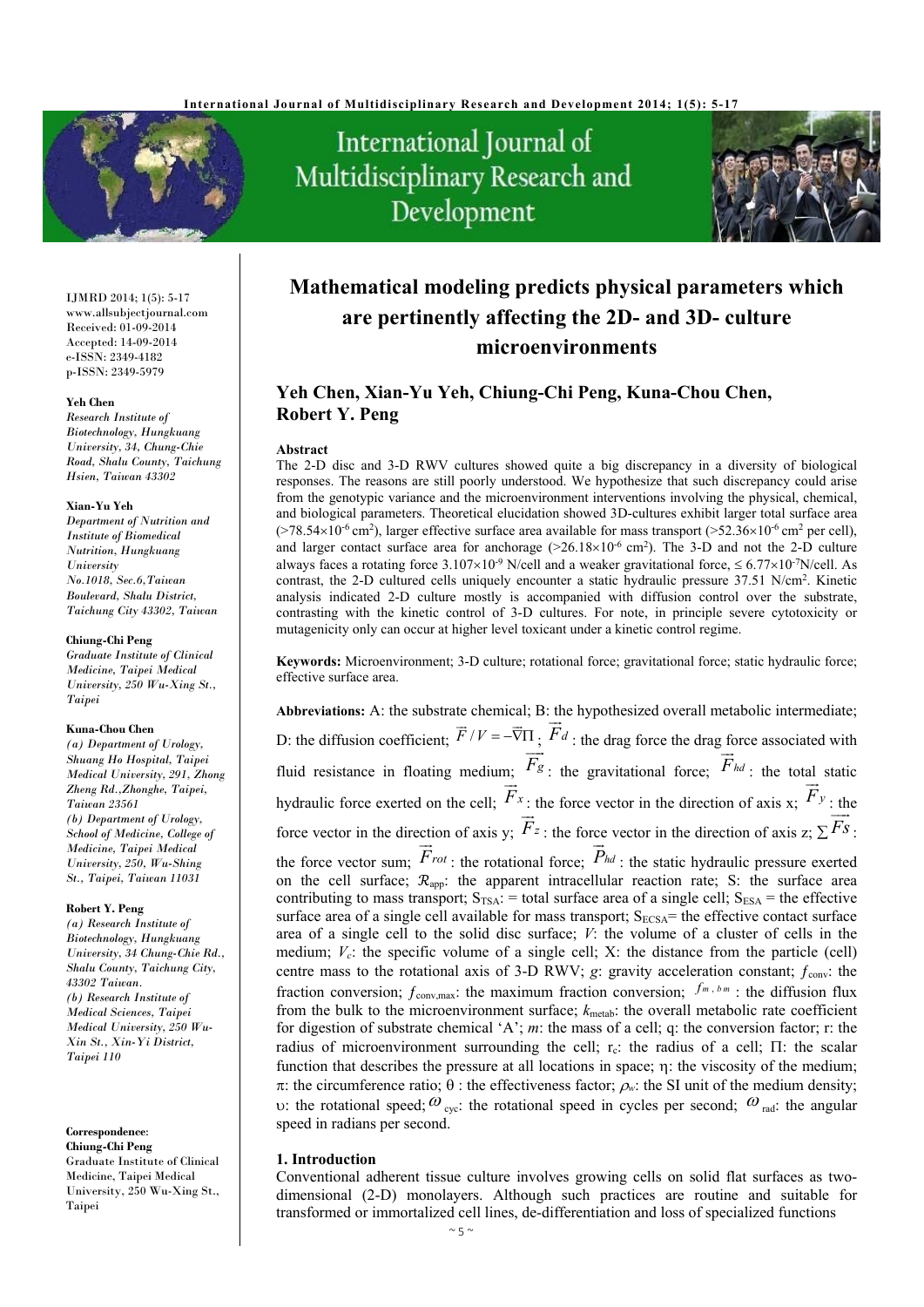occurs when primary cells are removed from their host tissue and grown as 2-D monolayers. This is generally believed to be a result of the dissociation of primary cells from their native three-dimensional (3-D) structure *in vivo* to their 2-D propagation on flat impermeable substrates *in vitro*  $[1]$ . As such, there is a continuing need to develop tissue culture systems which can either promote redifferentiation of laboratory cell lines or prevent primary cell lines from de-differentiating. The NASA-engineered rotating wall vessel (RWV) tissue culture bioreactor system, manufactured by Synthecon (Houston, TX), addresses this need  $[1]$  (Fig. 1).

A wide variety of observations on cells in space, admittedly made under constraining and unnatural conditions in many cases, have led to experimental results that were surprising or unexpected.

The RWV is a horizontally rotating cylindrical culture vessel, which offers an optimized suspension cell culture. RWV has many advantages: largely reducing shear and turbulence generated by conventional stirred bioreactors, minimizing mechanical cell damage. In RWV cells are cultured in "suspended animation" where they are continuously free-falling, promoting the assembly of 3-D cellular aggregates which allows for more efficient cell-tocell interactions and exchange of growth factors [1].

Gathered data have indicated that the 3-D cultured cells behave differently from the 2-D cultured (The Scientist-Magazine of the Life Sciences. The Spin on Rotary Culture  $[2, 3]$  (Fig. 1).

Rhee demonstrated that nonrandom genetic and phenotypic changes in prostate epithelial cells can occur through an event that resembles "adaptive mutation" such as has been described in bacteria subjected to nutritional starvation. The occurrence of such permanent changes may be highly contact-dependent, and appears to be driven by specific microenvironmental factors surrounding tumor cell epithelium grown as 3D-prostate organoids (Fig. 1) [4]. Cancer-stromal interaction results in the co-evolution of both the cancer cells and the surrounding host stromal cells. As a consequence of this interaction, cancer cells acquire increased potential and stromal cells became more inductive [5]. Tumor microenvironment promotes cancer progression, metastasis, and therapeutic resistance [6]. The reason(s) eliciting different biological outcomes by different microenvironments is still unclear. To interpret such discrepancy, we performed both theoretical and the experimental approaches. A tremendous parameters including the physical, the chemical, and the biological that probably can discriminate the differential chemicobiological interactions were evaluated and presented.

### **2. Materials and methods**

#### **2.1. Theoreticals**

Any single cell (synonymously referred here as a tiny mass particle) in a culture system may encounter a certain microenvironments (Fig. 2, Fig. 3A, Fig. 3B). This microenvironment can be created by a diversity of different stresses exerted by the physical, chemical, and biological factors depending on the cultivation condition. Herein the microenvironments created by the 2-D disk culture and the 3-D rotary cell culture system (RCCS), i.e. the rotary wall vessel (RWV) system will be compared. In principal, the stability function of a microenvironment  $(\tilde{S}_{ME})$  can be mathematically formulated as

| $S_{ME}$ | $\xi$ (Physical)• | $\Phi$ (Chemical)• $\Psi$ (Biological) |
|----------|-------------------|----------------------------------------|
|          |                   |                                        |

Exclusive of the pH values, the incubation temperature, and the ionic strength, that are usually held constant during incubation of cells, the major physical variables in the term  $\mathcal{E}$ (Physical) involves the total surface area, the effective surface area available for mass transport, and the effective contact surface area of a cell for attachment onto the disc surface, the force vector sum, the static hydraulic pressure, and the gravitational force. The second term Φ(Chemical) mainly deals with the chemical kinetics and the mass transport associated with the externally supplied nutrients and medicine. While the third term Ψ(Biological) considers the cell viability, growth, and proliferation, and further the overall toxicity as a consequence of chemical-cell interactions. Eq. 1 can be approached from the following sub-functions.

# **2.1.1 The Function (Physical)**

The function (*Physical*) in reality is contributed by the following phenomena.

# **2.1.1.1. The surface area vs. the effective surface area**

Assume a cell to be spherical in shape having a radius r, its total surface area  $(S_{TSA})$  is

STSA = 4r 2 ……………...…………………………............2

Considering a single cell to be cultured in a common 2-D culture, most of the cells will lose one dimension when become adhered onto the disc bottom (Fig. 3A). Consequently, the effective surface area  $(S_{ESA})$  of a cell available for the mass transport will be reduced, supposedly to  $2/3$  of S<sub>TSA</sub>, which is

SESA = (2/3)STSA ..…………………………......….……….3

Substituting Eq. 2 into Eq. 3 leads to

SESA = (8/3)r 2 ……………….………………………..…..4

#### **2.1.1.2. The static force vector sum vs. the centrifugal force**

The force field accessible by a cell in 2-D culture is simply the vector sum:

$$
\Sigma \overrightarrow{Fs} = \overrightarrow{Fx} + \overrightarrow{Fy} + \overrightarrow{Fz}
$$

According to Newton's law, the vector sum  $\Sigma$   $Fs$  $= 0$  for a 2-D culture (Fig. 3A). However, in the RSCC 3-D culture (Fig. 1, Fig. 3B), there exists constantly rotating

force 
$$
\overline{F}_{rot}
$$
, therefore  $\Sigma Fs \neq 0$ , and  
 $\Sigma \overline{Fs} = \overline{F}_{rot} = m \overline{\omega}_{rad}^2 X$ .................6

The inter-conversion of angular speed to rotational speed can be accomplished by

rad =2 cyc………………………………..……......…7

where  $\omega_{rad}$  is angular speed in radians per second; and  $\omega$ <sub>cyc</sub> is rotational speed in cycles per second.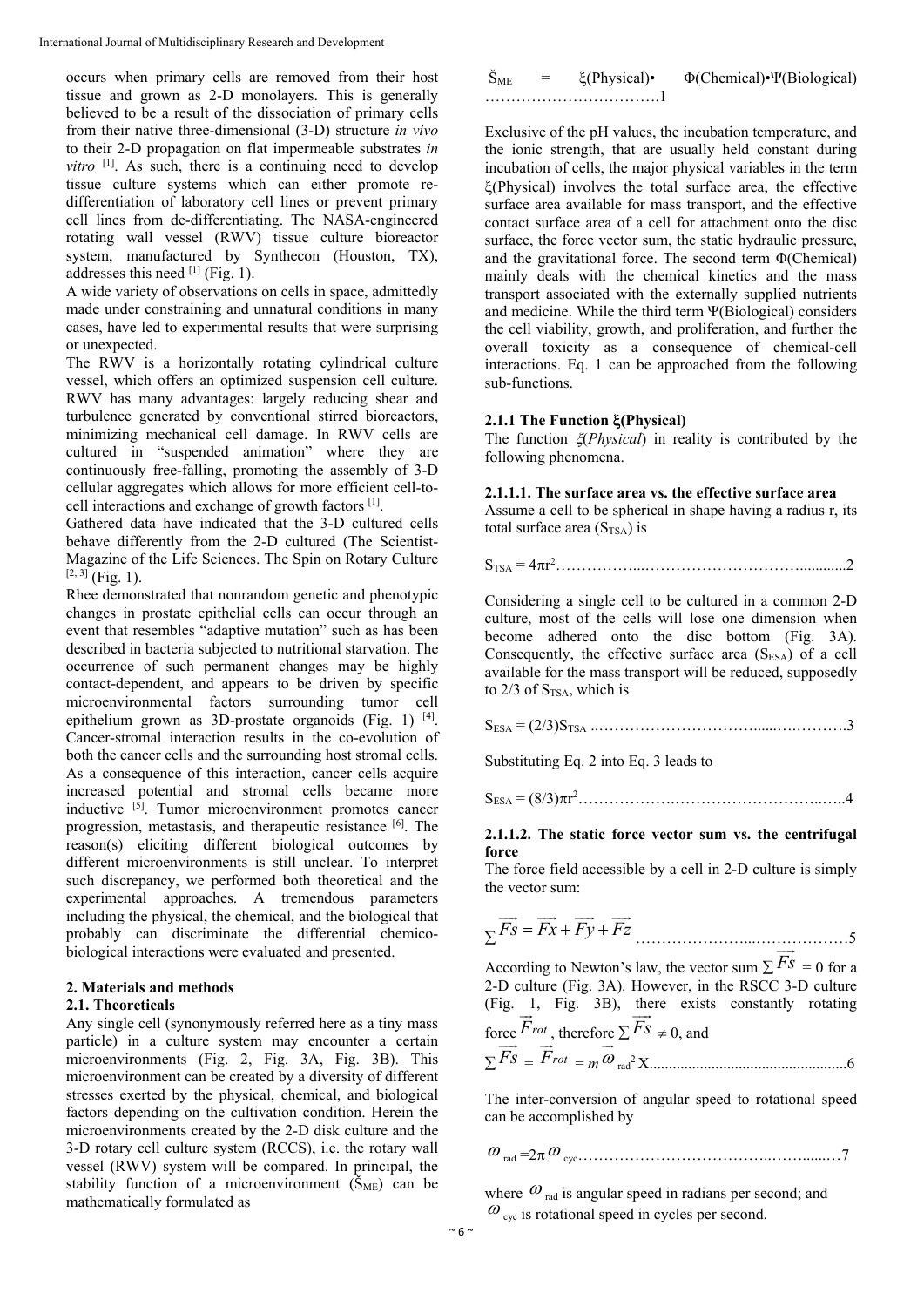This rotating force in the 3-D culture creates a multifunctional damping change in hydraulic pressure surrounding this cell (Fig. 1, Fig. 3B). Consequently, this cell will consistently feel a "Floating motion", which definitely can not be perceived in the 2-D culture (Fig. 3A).

#### **2.1.1.3. The static hydraulic pressure exerted on a cell in 2-D culture**

The static hydraulic pressure is expressed as *Phd* ..<br>고  $=$   $F$ <sub>hd</sub>  $\frac{1}{1}$ /SESA…………………………………………...8

where *Fhd*  $\overrightarrow{E}$  is the total static hydraulic force exerted on the  $\frac{1}{D}$ 

cell, *Phd* is the static hydraulic pressure exerted on the cell surface, and S<sub>ESA</sub> is the effective cell surface area exposed to the medium fluid (Fig. 3A).

*Fhd* = (9.8 N/kg) (hw10-3 kg) ……..........……….…..9

Where h is the height of medium liquid surface level in perpendicular to the cell surface, and in 2-D-culture with plates the value of h can be approximated to be 2 mm (0.2 cm).  $\rho_w$  is the density of the medium fluid (here supposed  $\rho_w$  =1.002 gcm<sup>-3</sup>). Thus, substitution of these parameters to Eq. 8 leads to

$$
\vec{P}_{hd} = (9.8 \text{ N/kg}) \times (0.2 \times 1.002 \times 10^{-3} \text{ kg})/\text{S}_{\text{ESA}} \dots \dots \dots \dots \dots 10
$$

In contrast to conventional static cell culture systems (e.g. flat culture flasks and dishes), cells grown in the RWV are cultured in "suspended animation" where they are continuously free-falling and overtime would not encounter a net static hydraulic pressure.

### **2.1.1.4. Gravitational force**

The gravitational force exerted on a single cell having a

mass *m* in the 2-D culture is simply  

$$
\vec{F}_g = mg
$$
 .................11

which is entirely different from the 3-D RWV system (Fig. 2, Fig. 3B). When a cell having a specific volume of  $V_c$  is suspended in a medium with a density of  $\rho_w$ , the net gravitational force exerted on this cell becomes [7]

$$
\vec{F}_g = mg - V_c \rho wmg = (1 - V_c \rho w)mg
$$
............12

In the floating state, the particle will reach a limiting speed  $\frac{11}{11}$ 

when this force is equal to the frictional force  $F_f$ , which is equal to the frictional coefficient u multiplied by the speed  $\nu$  [7]:

$$
\vec{F}_f = \mu v = (1 - V_c \rho_w) mg
$$
 ...............13

Expectedly, a particle like a cell having mass m, when suspended in a rotational medium in 3-D culture will 'feel' a weaker gravity force than a cell in 2D- culture, which is actually the magnitude  $(1 - V_c \rho_w) mg$ 

If Stokes' law applies to the particle (cell),  $F_f$  $\Rightarrow$ is given as

$$
6\pi r_c \eta v = (1 - V_c \rho w) mg
$$
............14

Where  $\pi$  is the circumference ratio,  $r_c$  is the radius of the cell,  $\eta$  is the viscosity of the medium suspending the cell,  $\nu$ is the rotational speed. The limiting speed to maintain a particle in a balanced floating state without sedimentation would require [7]

= (1-*V*c) *mg* /6r .......................…………………..15

#### **2.1.1.5. Continuum mechanics of the aggregate of a cluster of particles**

Newton's laws and Newtonian mechanics in general were first developed to describe how forces affect idealized point particles rather than three-dimensional objects. However, in real life, matter has extended structure and forces that act on one part of an object might affect other parts of an object. For instance, a tiny piece of tissue (or a cell sheet under culture) holding together the cells in an object is able to flow, contract, expand, or otherwise change shape, the theories of continuum mechanics describe the way forces affect the materials including the solid and rigid, the pseudoplastic, and the viscous, provided that the relevant parameters characteristically feasible for each specific material are appropriately incorporated in Eq. 12. Macroscopically, when the drag force  $(F_d)$  associated with fluid resistance becomes equal in magnitude to the force of gravity on a falling object  $(F_{\alpha})$ , the object reaches a state of dynamical equilibrium at terminal velocity (Fig. 2). For example, for the case of RWV, the cells in extended fluids differences in pressure result in forces being directed along the pressure gradients as follows [8]:

 $\vec{F}/V = -\vec{\nabla}\Pi$ .…………………………..…………16

where *V* is the volume of the cluster of cells in the fluid and  $\Pi$  is the scalar function that describes the pressure at all locations in space. Pressure gradients and differentials result in the buoyant force for fluids suspended in gravitational fields and the lift associated with the floating medium. A specific instance of such a force that is associated with dynamic pressure is fluid resistance: a body force that resists the motion of an object through a fluid due to viscosity. For so-called "Stokes' drag" the force (or the centrifugal field of force) is approximately proportional to the rotational angular velocity  $\omega_{rad}$  but opposite in direction [8]:

$$
\vec{F}_{d} = -\text{qm}\,\vec{\omega}_{rad}^{2}X
$$

where: q is a constant that depends on the properties of the fluid and the dimensions of the object (usually the cross- $\ddot{\ }$ 

sectional area).  $\omega$ rad is the rotational angular velocity of the object (Fig. 2), and X is the distance from the center of rotation. Eq. 17 is actually an extension of Eq. 13. If the dimension of particle is small enough and the floating medium is water,  $q = 1.0$ , i.e.

*F* d= - m rad2 X…………………………...........……....18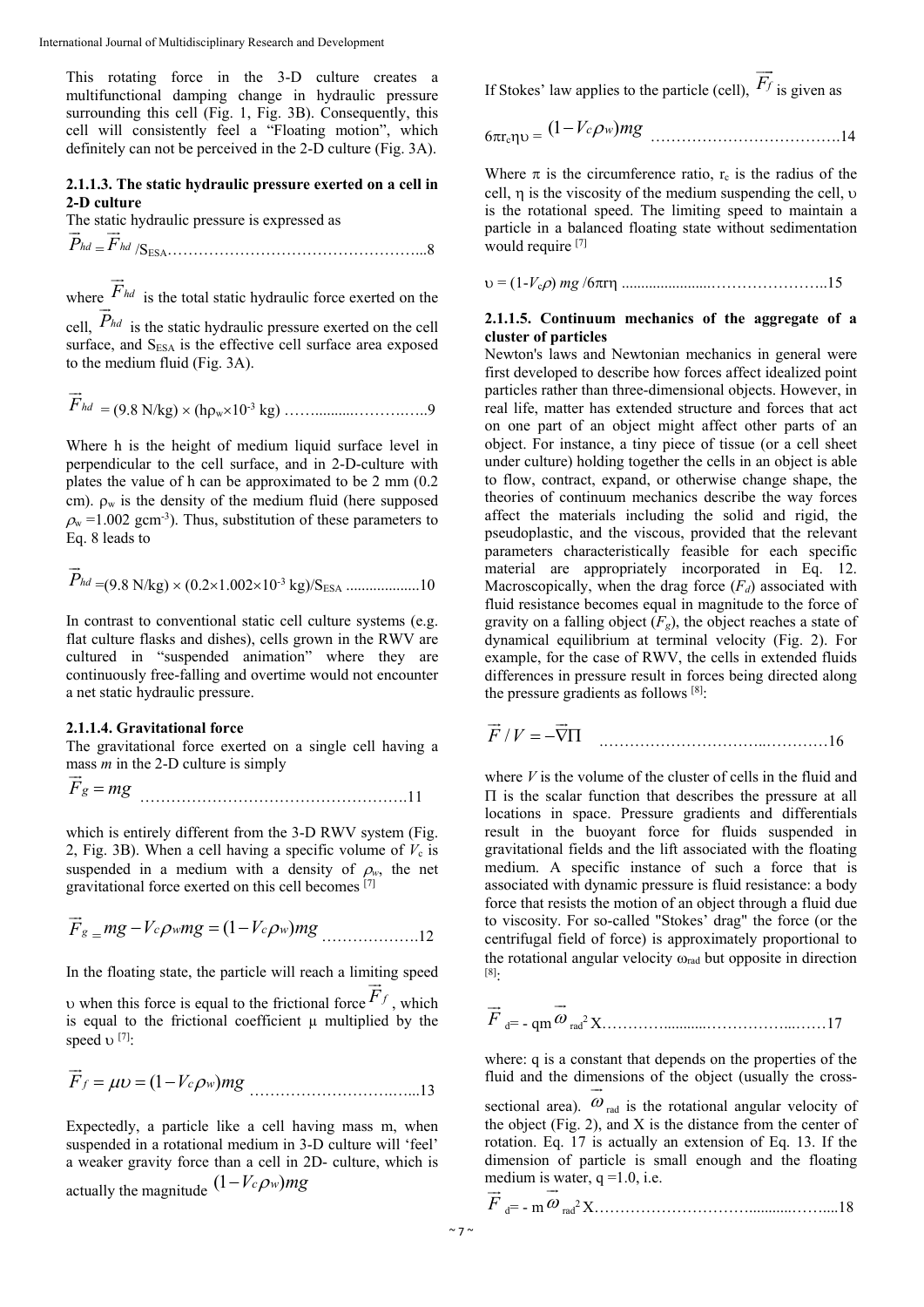Substitution of Eq. 18 into Eq. 15 gives the centrifugal or rotational velocity  $\frac{1}{x}$ 

 $v = (1 - V_c \rho)$  m  $\omega$ rad2 X /6r .....…………………....……19

#### **2.1.2. The Function Φ(Chemical)**

The function *Φ*(*Chemical*) in fact depends on the variation of following phenomena.

#### **2.1.2.1. Kinetic Analysis**

Taking the oxygen and  $CO<sub>2</sub>$  supplies to be constant, both the 2-D- and the 3-D- cultures can be treated as "pseudobatch" in view of kinetics. Most of the biochemical reactions initially are only simple linear sequential pathways. The intermediates (herein denoted as 'B') produced then diverge to net work metabolic pathways. To simplify the argument, the classical first order consecutive linear reactions will be considered:

 $A \xrightarrow{k_1} B \xrightarrow{k_2} C \dots$ 

where B represents the key metabolic intermediate. The consumption rate of substrate chemical 'A' is:

-d*A*/dt = *k*1*A* …….……………………………………..21

The overall metabolic rate is simplified as

࣬metab = d*B*/dt = *k*1*A*-*k*2*B* ……………….………….......22

*C* is determined by material balance. In terms of time *t* since

*A*/*A*0 = exp(-*k*1t) …………………………….….………...23 and

࣬metab =d*B*/dt = *k*1*A*o exp(-*k*1t)-*k*2*B* ……………………….24

This linear, first-order differential equation is of the form

dy/dx +Py = Q ………………………………..………….25 the general solution being [9]

 $y = \exp(\int Pdx) [\int Q \exp(\int Pdx) + const]$  ........26

Therefore for  $B = B_0$  at  $t = 0$ , the fractional conversion is

 $f_{\text{conv}} = B/A_0$  $= (k_1/(k_2-k_1)[\exp(-k_1t) - \exp(-k_2t)] + B_0/A_0 \exp(-k_2t)$ …..27

The time at which the maximum in B occurs is obtained by differentiation of Eq. 27; for  $B_0 = 0$ 

*t*max **= ℓ***n* (*k*2**/** *k*1)/(*k*2 **-** *k*1) ………………………….…….28

while the maximum fractional conversion is

 $f_{\text{conv,max}} = B_{\text{max}}/A_0$ **=** (*k*1/*k*2) *<sup>k</sup>*2/(*k*2 **-** *<sup>k</sup>*1)…………..................................................29

Predictably, different initial concentration of *A*o can elicit different values of maximum fractional conversion or *Bmax*. Obviously, the subsequent biochemical steps (i.e. C in Eq.

20 and others to follow) can be greatly affected as well. Worth noting, should the intracellular concentration of A and *Bmax* are extremely high, e.g. far exceeding the mutagenic dose, the cell phenotype or genotype can be significantly altered [4].

#### **2.1.2.2. Mass Transport**

### **2.1.2.2.1. The Mass Transport in 2-D Cultures**

In an isothermal reaction system, the reaction rate decreases with advancement of reaction. The phenomenon, called gel effect, is due to a change in properties of the reaction medium and to the fact that one of the steps in the chain becomes diffusion controlled [9].

Supposing that the interaction between a medicinal component A and the cell can be considered as a 'pseudohomogeneous step', this type of reaction can become diffusion-controlled at least in an elementary fashion when not reacting rigorously. In a 2-D culture, the cell (B), assumed to be spherical in size, is surrounded by molecules 'A' segregated by a microenvironment having a radius r from the bulk fluid with a concentration of  $A_0$  (Fig. 3A). The diffusion flux from the bulk to the microenvironment surface is

m,bm = DSd[A]/dr ……………………..…………..........30

where  $f_{\text{m,bm}}$  is the diffusion flux, D is the diffusivity, S is the surface area of the spherical microenvironment. Integration with the boundary conditions between  $A_0$  and  $A_{cex}$ , and r and r<sub>c</sub> (Fig. 3A) neglecting the radius of molecule A leads to

$$
f_{m,bm} \int_r^r dr = DS \cdot \int_{A_0}^{A \text{cex}} dA
$$
.................31

$$
f_{m,bm}
$$
 (r-r<sub>c</sub>) =  $4\pi r^2 D(A_0 - A_{cex})$ .................32

and the concentration of 'A' at surface of extracellular membrane:

$$
A_{cex} = [4\pi r^2 DA_o - f_{m,bm}(r-r_c)]/4\pi r^2D \dots (33)
$$

Assume the intracellular metabolic rate of 'A' in cell 'B' obeying the second order reaction, we have: ࣬app = *k*metab[A][B] ……………………………………...34

here  $\mathcal{R}_{\text{app}}$  is the apparent second order reaction rate,  $k_{\text{metal}}$  is the second order metabolic kinetic coefficient. When this intracellular reaction is undergoing very fast, the concentration of molecules 'A' at the surface of 'B' (cell) becomes depleted, i.e. a condition  $A_{\text{cex}} \leq A_0$  is reached. Under such a condition, a diffusion flux sets in to replenish the molecule 'A' that is consumed in the reaction. Hence the flux must be equal to the reaction rate:

4rc 2 DAo = *k*metab[A][B] ………......…….........…….…....35

In reality, the cell is adhered to the disc bottom in the 2-D culture (Fig. 3A, Fig. 4A), the effective surface area will be greatly reduced, supposedly to  $2/3$  of the total area  $(S_{TSA})$ , the transport equation is further modified as 8/3rc 2 DAo = *k*metab[A][B] ………………………….........36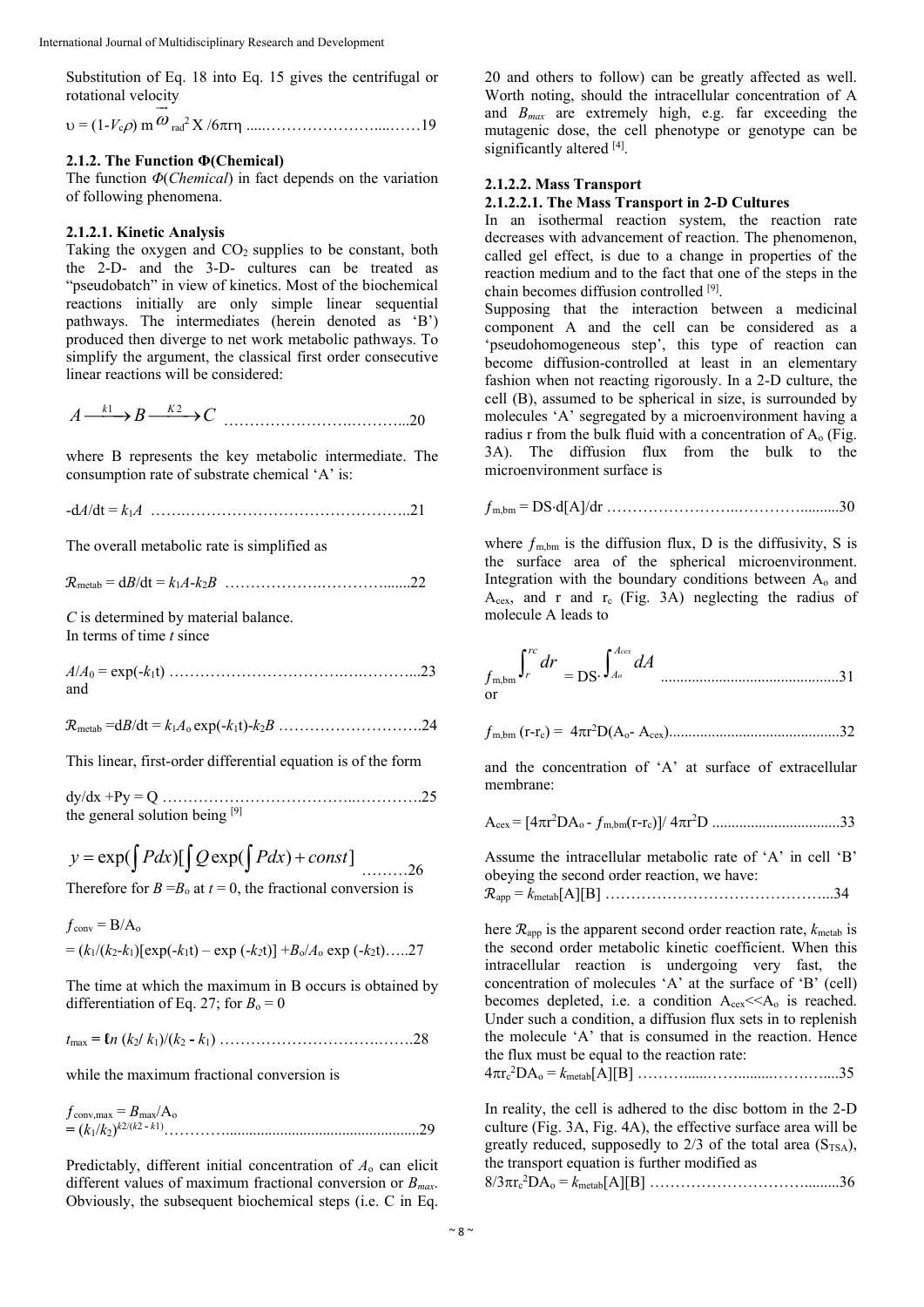Recognizing that the single cell 'B' is fixed at the center of the spherical microenvironment having a radius r, and the reaction being fast enough to deplete A around the cell, the limiting reaction rate becomes

8/3rc 2 DAo = *k*'metab[A] ..............................……...........…37

where  $k_{\text{metal}}$  is the pseudo-first order metabolic kinetic coefficient.

Assume  $\mathcal R$  to be the actual rate of reaction taking place when 'A' gets inside the cell 'B':

࣬ = *k*'metab[Acex].................................................................38

Comparing with the condition without the microenvironment resistance, the rate would have attained a maximum rate, i.e.

࣬'max = *k*'metab[A]o ..........................…….……..……........39

The ratio of the actual to the maximum rate is generally termed "the effectiveness factor  $\theta$ " which measures the diffusion limitation:

= ࣬/࣬'max = [Acex]/[A]o....................................................40

Eliminating  $[A_{\text{cex}}]$  and  $[A]_0$  between Eqs. 38-40 we get:

= 1/[1+{*k*'metab /(8/3)Drc } …………………………....41

By definition, the value of  $\theta$  ranges from 0.0 to 1.0. The actual reaction rate hence is

࣬ = *k*'metab[A]o.................................................................42

#### **3. Results and Discussion**

The data obtained either from the theoretical calculation are listed in Tables 1-3. Table 1 gives the parameters dealing with the function physical,  $\zeta$ (Physical); Table 2, with the function chemical, Φ(Chemical); and Table 3, with the function biological, Ψ(Biological).

#### **3.1. The total surface area vs. the effective surface area**

The total surface area, the effective surface area, and the effective contact surface area were  $78.54 \times 10^{-6}$  cm<sup>2</sup>,  $52.36 \times 10^{-6}$  cm<sup>2</sup>, and  $26.18 \times 10^{-6}$  cm<sup>2</sup>, respectively (Table 1). Every living organism is made up of tiny cells. The average human cell is about 50 micrometers or 0.05 mm  $(5\times10^{-3}cm)$ ; or  $r = 2.5 \times 10^{-3}$ cm) <sup>[13]</sup>. Assume a cell to be spherical in shape, its total surface area  $(S_{TSA})$  is

$$
S_{\text{TSA}} = 4\pi r^2 = 78.54 \times 10^{-6} \text{cm}^2 \dots
$$
 43

The attachment to the disc bottom would lose some surface area. Assume the effective cell surface area  $(S<sub>ESA</sub>)$  available for mass transport to be reduced to approximately 2/3 of S<sub>TSA</sub>, which is.

SESA = (2/3)STSA = 52.3610-6cm2 .......................………..44

Consequently, we have the effective contact surface area  $(S_{ECSA},$  for cell contact to the solid disc surface) is  $26.18\times10^{-6}$ cm<sup>2</sup> (Table 1). Cells from many different tissues

sense the stiffness and spatial patterning of their microenvironment to modulate their shape and cortical stiffness [14]. Dish surface adhesivity determines the cell shape <sup>[15]</sup>. Cell cortical stiffness increases as a function of both substrate stiffness and spread area. As can be seen, the effective surface area for contact with the solid disc is larger in the 3-D culture  $(26.18\times10^{-6} \text{cm}^2$  in the 2-D vs.  $>26.18\times10^{-6}$ cm<sup>2</sup> in the 3-D cultures) due to the larger cellular size in the latter (Table 1). The cells in 3-D culture may commit higher membrane-stretch and cellular spread.

Cell surface contact and cell shape give rise to distinctly different regulatory responses [15]. Dish surface adhesivity determines the cell shape. DNA and rRNA synthesis and mRNA production are profoundly, but protein biosynthesis is not, affected by cell shape [15]. As mentioned, contact of a limited portion of the plasma membrane with the solid culture dish surface is a sufficient signal by itself [15].

For soft substrates, the influence of substrate stiffness on cell cortical stiffness is more prominent than that of cell shape, since increasing adherent area does not lead to cell stiffening [14]. On the other hand, for cells constrained to a small area, cell shape effects are more dominant than substrate stiffness, since increasing substrate stiffness no longer affects cell stiffness [14]. Thus cell size and substrate stiffness can interact in a complex fashion to either enhance or antagonize each other's effect on cell morphology and mechanics [14].

#### **3.2. The force vector sum**

The force vector sum for 2-D culture at a static state simply is  $\sum \overline{Fs} = \overline{Fx} + \overline{Fy} + \overline{Fz} = 0$  (Table 1). While in the 3-D RWV, the cell is constantly encountering a rotational force  $m\omega_{rad}^2$  X (Eq. 6), the 3-D culture operated at 45 rpm yields an angular velocity

$$
\omega_{\text{rad}} = 2\pi (45/60) = 1.5 \text{ rad s}^{-1} \dots \dots \dots \dots \dots \dots \dots 45
$$

Suppose a cell in the RWV transiently may be localized at a point with 2 cm apart from the central axis of rotation, the rotational force is

$$
\vec{F}_{rot} = m(1.5 \text{ rad s}^{-1})^2 (2 \times 10^{-2}) \dots \dots \dots \dots \dots \dots \dots \dots \dots \dots 46
$$

Given the cell density  $\rho_{cell} = 1.055g/cm^3$  and the average human cell size  $\approx 50$  micrometers or 0.05 mm ( $5\times10^{-3}$ cm; or  $r = 2.5 \times 10^{-3}$ cm) <sup>[13]</sup>, we have the mass per cell

$$
m = (4/3) \pi (2.5 \times 10^{-3} \text{cm})^3 \cdot 1.055 \text{g/cm}^3
$$
  
= 6.905×10<sup>-8</sup> kg/cell

Substitution of Eq. 47 into Eq.46 yields the rotational force encountered per cell (Table 1):

$$
\overrightarrow{F}_{rot} = (6.905 \times 10^{-8} \text{ kg/cell}) (1.5 \text{ rad s}^{-1})^2 (2 \times 10^{-2})
$$
  
= 3.107×10<sup>-9</sup> N/cell

Recent studies suggest that physical forces influence signal transduction, gene expression, secretory function, cell differentiation and proliferation [16]. Transmitters released from acinar cells may modulate the secretory activity of salivary tissue, and interact with classical regulatory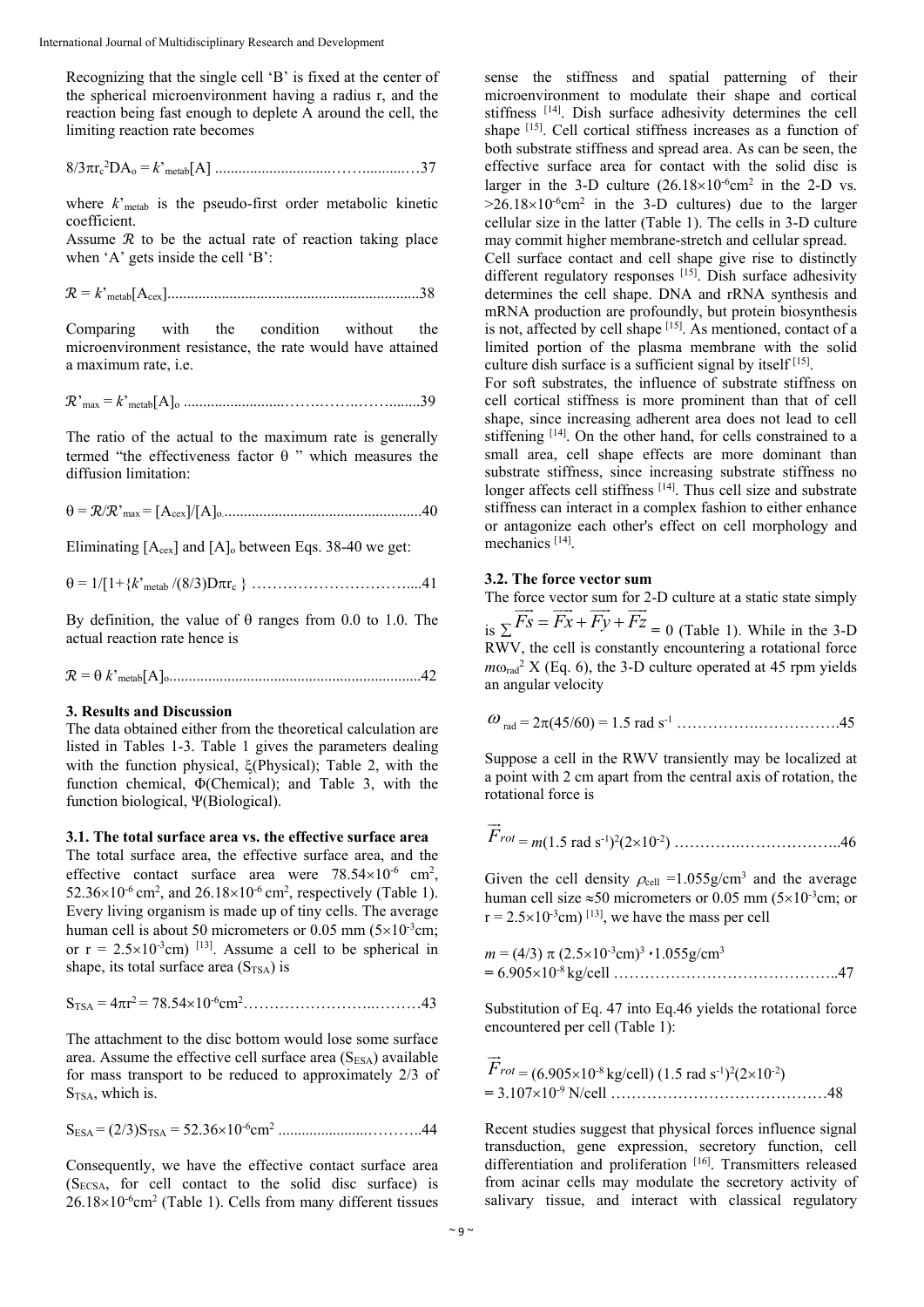pathways [16]. A study to overview membrane stretchactivated cellular events evidenced from a variety of tissues suggests that mechanical forces may alter the properties of acinar cells leading to cytoskeletal reorganisation, changes in ion fluxes, modulation of secretory activity and subsequent release of transmitters such as  $\widehat{ATP}$  [16].

# **3.3. The static hydraulic pressure exerted on the 2-Dand the 3-D cultures**

In 2-D culture, the cells are usually submerged in a medium having a height h (assume  $h = 0.2$  cm; in the direction of axis z over the cell) (Fig. 3A) and a density  $\rho$  (assume to be 1.002 g/cm3 ). Presuming that the hydraulic principle is applicable to cells, the cells would 'feel' a static hydraulic force:

*Fhd*  $\vec{r}$  $= (9.8 \text{ N/kg}) \times (0.2 \times 1.002 \times 10^{-3} \text{ kg}) = 1.964 \times 10^{-3}$ N.........................................................................................49 And a static hydraulic pressure

*Phd*  $\overrightarrow{D}$  $=$   $F$ <sub>hd</sub>  $\overrightarrow{r}$  $/S_{\text{ESA}}$ = 1.964×10<sup>-3</sup> N/52.36×10<sup>-6</sup>cm<sup>2</sup> = 37.51 N/cm2 ……………..............................……..........50

Thus a single cell in the 2-D culture system will 'feel' a total static hydraulic force approximately  $1.964\times10^{-3}$  N (per cell) or a static hydraulic pressure 37.51 N/cm2 (per cell) (Fig. 3A; Table 1). Obviously, such a phenomenon is unperceivable in the 3-D RWV culture (Fig. 3B).

#### **3.4. The gravitational force**

As mentioned in the above, a cell having a mass *m* in 2-D culture will 'feel' a gravitational force (Fig. 2):

 $\vec{F}_g = mg$  = (6.905×10<sup>-8</sup> kg/cell) (9.8 ms<sup>-2</sup>) = 6.77×10<sup>-7</sup> N/cell……………………………………………………..51

In contrast, this same cell if cultured in the 3-D RCCS will 'feel' less gravitational force (Eq. 12):

| $F_{g} = (6.77 \times 10^{-7} \text{N/cell})[1 - [(4/3)\pi (2.5 \times 10^{-7} \text{N/} \cdot \text{m}^2/\text{N} \cdot \text{m}^2/\text{m}^2/\text{m}^2)]$ |  |
|--------------------------------------------------------------------------------------------------------------------------------------------------------------|--|
|                                                                                                                                                              |  |

 $= (6.77 \times 10^{-7} \text{N/cell})[1 - 6.558 \times 10^{-8}]$ 6.7710-7N/cell …….………………………………….53

Apparently, the gravitational force faced by a cell having a volume  $V_c = 6.545 \times 10^{-8}$  cm<sup>3</sup> in 3-D culture suspended in a medium having a density  $\rho_w = 1.002$  g/cm<sup>3</sup> merely is slightly weaker than the gravitational force normally faced by a cell in 2-D culture, i.e.  $\leq 6.77 \times 10^{-7}$ N/cell (Eq. 53) (Table 1). This cell will be suspended and rotated in RWV and will be more affected by the influence of just a tiny rotating force  $3.107\times10^{-9}$  N/cell (Eq. 48) (Table 1).

Gravity directly and indirectly affects the smallest functional units (e.g a single cell) where the primary receptor, positioned inside and outside of such a unit (cell), interacts with gravity [17].

Gravity seems to be positively correlated with cytochrome oxidase activity in the magnocellular nucleus of developing fish brain. In the inner ear the energy metabolism is decreased under microgravity concerning utricle but not

saccule. Hypergravity has no effect on cytochrome oxidase activity in sensory inner ear epithelia [18].

Reception of physical environmental signals caused by alteration of the gravitation field leads to the shift of morpho-physiological cell characteristics. The gravity influence on a cell may be direct or non direct, its extent varying in dependence of the cell model applied  $[19]$ . Gravity affects morphogenesis processes, such as locomotion, adhesion, intercellular contacts, etc. At the same time, all the processes named are under control of cell integral systems of the signal transduction. Minor disturbances in this system coming from the environment, due to amplification, may provide significant modulations of the signals [19].

Several experiments in space show that mitogenic T cell activation is lost at null g (i.e. 0 g). Immunocytochemistry indicates that such effect is associated with changes of the cytoskeleton. The lack of expression of the interleukin-2 receptor is one of the major causes of the loss of activity [20]. In addition, the acceleration stimulus induces changes in the level of second messenger, adenosine 3',5'-cyclic monophosphate (cAMP)<sup>[21]</sup>.

#### **3.5. The diffusion control vs. the kinetic control reaction regimes**

To obtain the maximum effectiveness factor, i.e.  $\theta_{\text{max}}=1.0$ , the condition in Eq. 42 requires  $(8/3)$ D $\pi r_c$  >> *k*'<sub>metab</sub>. Eq. 42 states that when the reaction becomes diffusion-controlled (Fig. 4A), the condition  $k'$ <sub>metab</sub>  $\gg$ (8/3)D $\pi r_c$  must be fulfilled (Table 2). On the contrary, in the absence of microenvironment transport resistance, the condition  $k<sup>th</sup>_{\text{metab}} << (8/3)D\pi r_c$  must be satisfied, which actually is a kinetic control regime (Fig. 4B, Table 2), evidently implicating a large discrepancy of microenvironmental circumstance between the 2-D and the 3-D cultures.

Previously we have demonstrated that phytochemicals exhibit antitumor bioactivity by suppressing cell growth and proliferation, and occasionally, cell shape can be distorted with colony segregated, e.g. the human urinary bladder cancer cell line, RT4 (a well-differentiated papillary tumor of the bladder having wt *p53* and *Rb* gene) when treated with the ethanolic extract of *Antrodia camphorata* <sup>[12]</sup>. Worth mention, the outcome of chemicobiological interaction depends not only on the microenvironment, but also on the cell genotypes.

Furthermore, as seen in tables 1-3, the two culture systems (2-D and 3-D) may differ from each other in many aspects: physically, chemically and biologically, eliciting tremendous discrepancies between the 2-D and the 3-D cultures. The 3-D RWV cultures yield larger cells with larger total- and effective surface area to facilitate the mass transport. The force vector sum in 3-D culture gives constantly rotating motion but don't 'feel' any static hydraulic pressure. Instead, the 2-D culture would encounter approximately a total static hydraulic force  $1.964\times10^{-3}$  N/cell, or a static hydraulic pressure 37.51 N/cm<sup>2</sup>. Conversely, the 3-D culture will face less amount of gravitational force, which is  $\leq 6.77 \times 10^{-7}$ N/cell, comparing to  $6.77 \times 10^{-7}$ N/cell of 2-D cultures (Table 1). In view of chemical kinetics, given the 2-D and 3-D culture systems a same level of substrate chemical 'A' in the bulk fluid  $(A_0)$ , the intracellular level of 'A' could reach approximately Ao in the 3-D culture due to the absence of microenvironment resistance (Fig, 4C and 4D), but could be relatively low in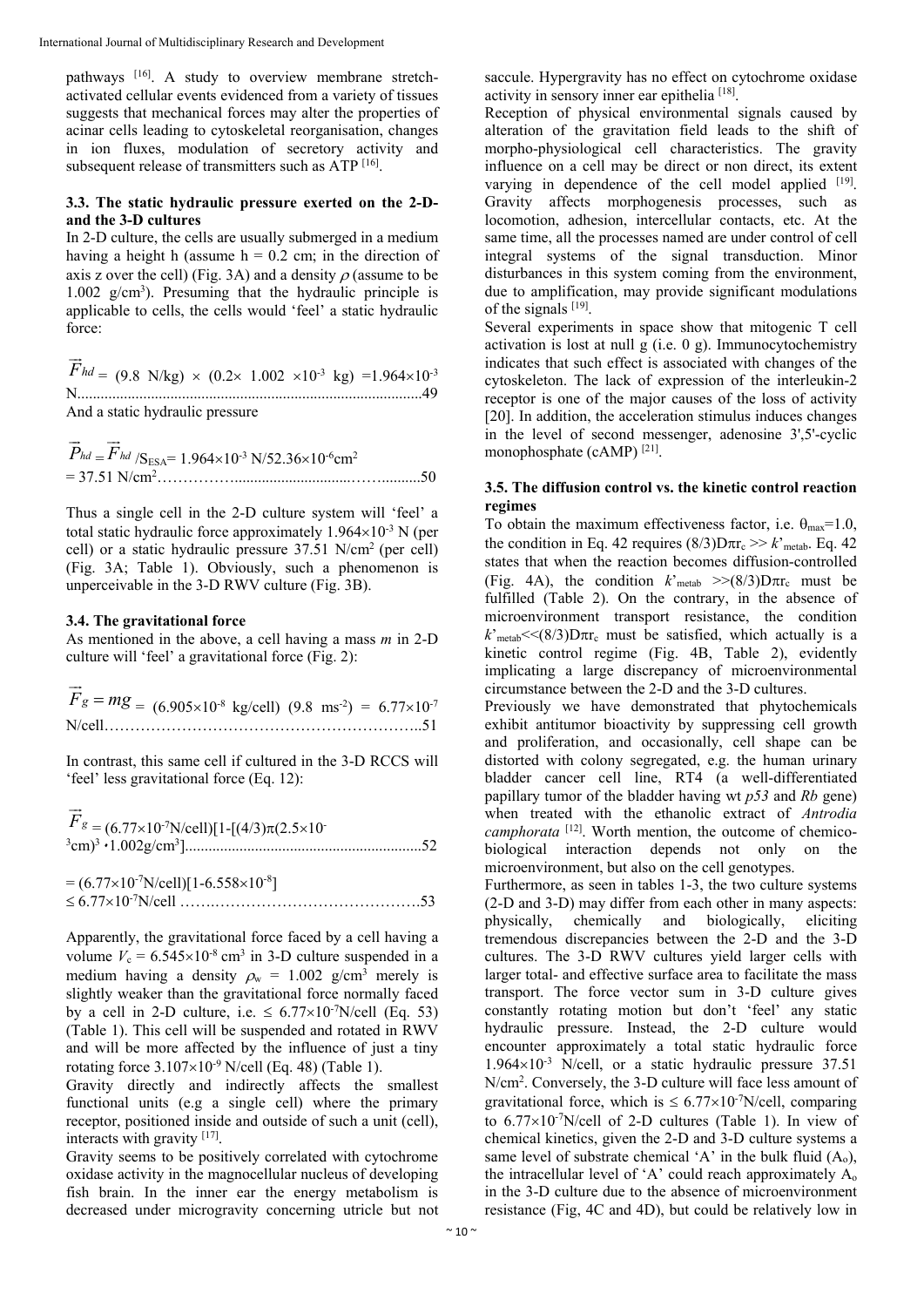the 2-D cultures due to the presence of microenvironment resistance (Fig. 4A and 4B) (Table 2). Most of the occasions, the cells in 2-D cultures will survive dependent on "diffusion control" only (Fig. 4A and 4C). Nonetheless, at a status when the accumulation of substrate chemical 'A' is in far excess over the capacity normally operating, cell mutagenicity or cytotoxicity ultimately may occur. At this point, the transport regime obeys "kinetic control", despite of 2-D or 3-D cultures (Fig. 4B and 4D) (Table 2).

Conferring the biological response, the 3-D cultures could always show much easier cellular aggregation, more efficient cell-to-cell interactions and exchange of growth factors, and greatly promoted cell re-differentiation [1]. Interestingly, researchers recently have demonstrated organoid formation, co-evolution, cancer progression, metastasis, and therapeutic resistance are only perceivable in the 3-D cultures  $[4-6]$  (Table 3).



RWV (Rotating-Wall Vessel)

**Fig 1:** A scheme for producing RWV-1, -2, and -3 cells from the 3D prostate organoids cultured under simulated microgravity conditions with either microcarrier beads alone (RWV-1), or with prostate (RWV-2), or bone (RWV-3) fibroblasts. (depicted from Rhee et al., 2001).



**Fig 2:** The motion of a particle in the rotating fluid balanced by the gravity force  $(F_g)$  and the Stokes' drag force  $(F_g)$ . (depicted from Wikiapedia The Encyclopedia).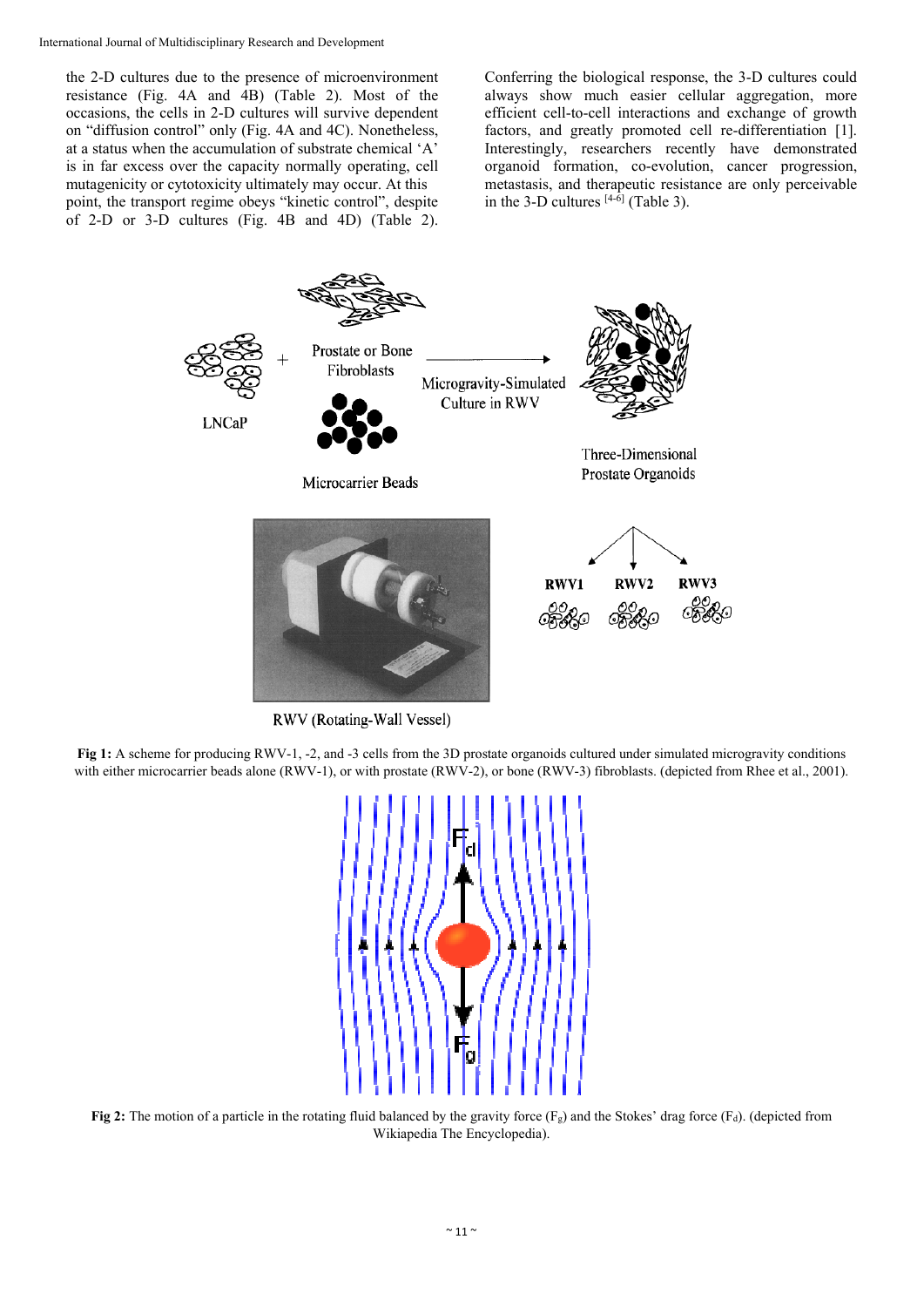

**Fig 3A.**





**Fig 3:** The diagrammatic model showing the mass transport phenomenon in a single cell. A) in 2-D culture model, and B) in 3-D model. The insert 'CultiSpher-G' at the lower right hand corner of Fig. 3B is the carrier particle onto which the cells became attached.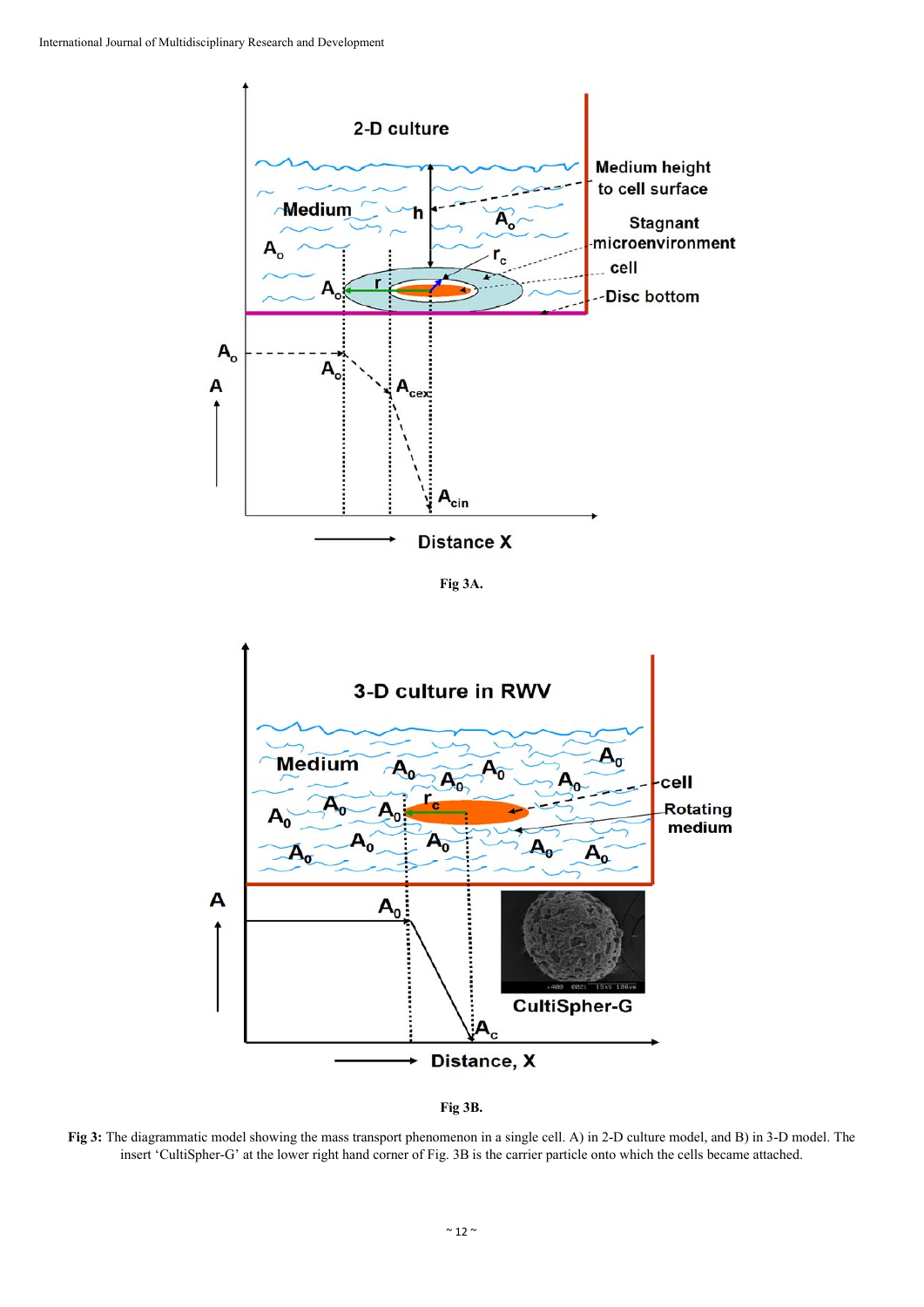

**Fig 4A:** 2-D diffusion control



**Fig 4B:** 2-D kinetic control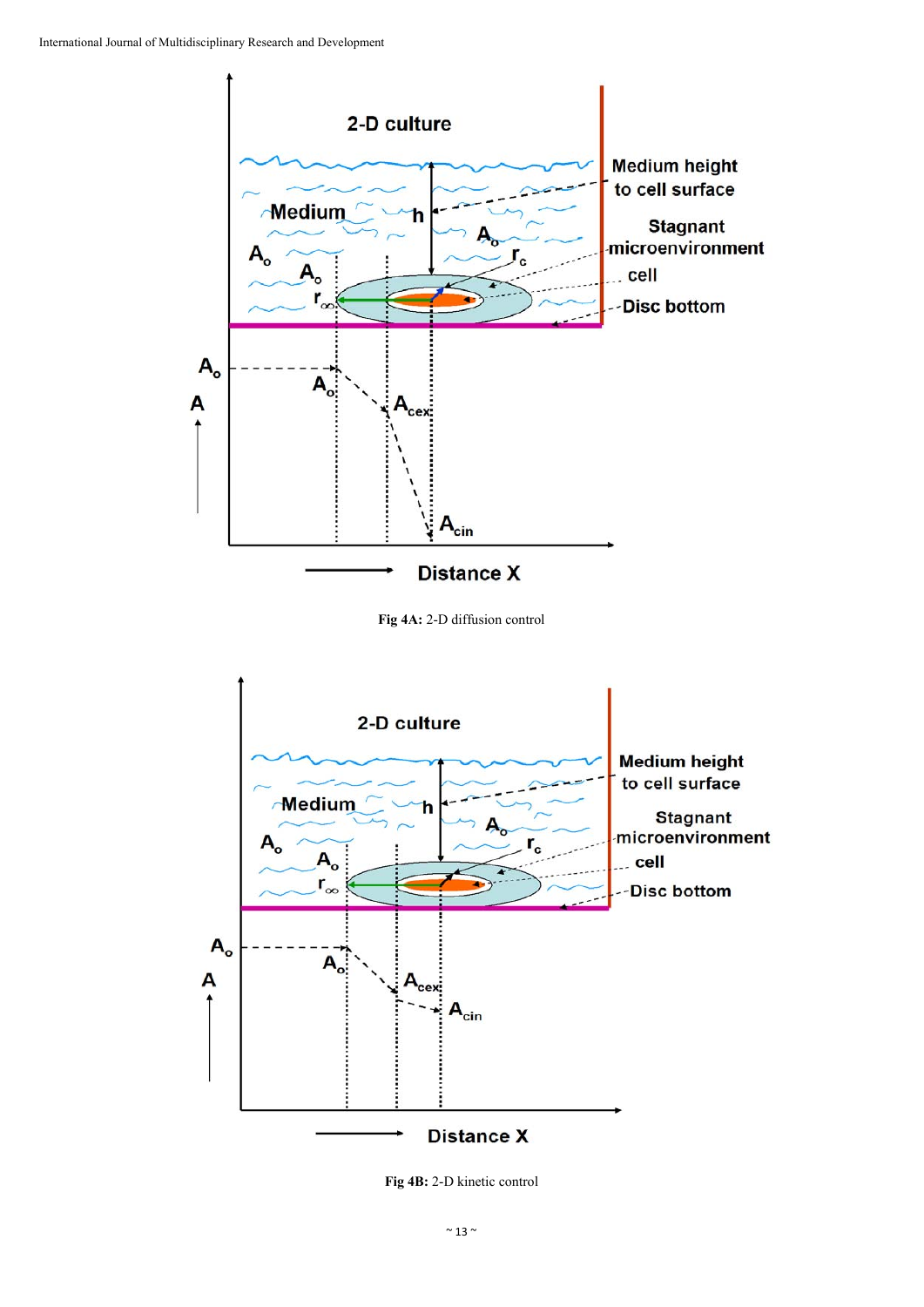

**Fig 4:** The diffusion control and the kinetic control reaction patters occurring in different microenvironments elicited by 2-D and 3-D cultures. Diffusion control (A), and kinetic control in 2-D cultures (B). Diffusion control (C), and kinetic control (D) in 3-D cultures.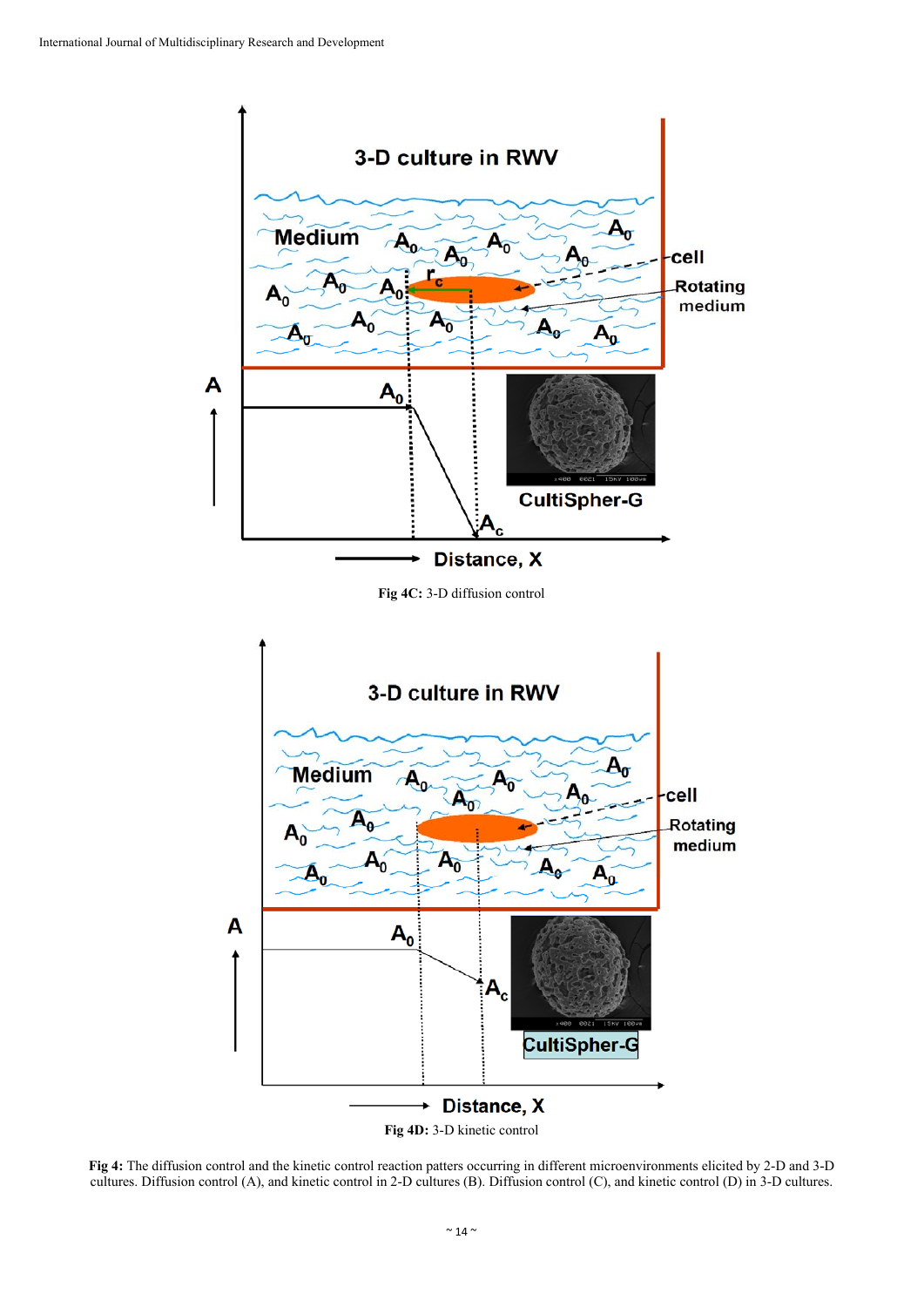| <b>Table 1:</b> Comparison of the microenvironments elicited by different culture conditions—Function Physical |  |  |  |  |  |  |  |
|----------------------------------------------------------------------------------------------------------------|--|--|--|--|--|--|--|
|----------------------------------------------------------------------------------------------------------------|--|--|--|--|--|--|--|

| Micro-                                               | <b>Culture system</b>                                                                                               |                                                                                                                        | Reference                               |  |  |  |
|------------------------------------------------------|---------------------------------------------------------------------------------------------------------------------|------------------------------------------------------------------------------------------------------------------------|-----------------------------------------|--|--|--|
| environmental parameters                             | 2-D-disc                                                                                                            | $3-D-RWV$                                                                                                              | /data source                            |  |  |  |
| ξ(Physical)                                          |                                                                                                                     |                                                                                                                        |                                         |  |  |  |
| total surface area/cell,<br>S <sub>TSA</sub>         | $78.54\times10^{-6}$ cm <sup>2</sup>                                                                                | $>78.54\times10^{6}$ cm <sup>2</sup>                                                                                   | Eq. 43 in this paper                    |  |  |  |
| effective surface area/cell<br>for transport, SESA   | $52.36\times10^{-6}$ cm <sup>2</sup>                                                                                | $>52.36\times10^{6}$ cm <sup>2</sup>                                                                                   | Eq. 44 in this paper                    |  |  |  |
| effective surface contact<br>area, SESCA             | $26.18\times10^{-6}$ cm <sup>2</sup>                                                                                | $>26.18\times10^{-6}$ cm <sup>2</sup>                                                                                  | Calculated from Eq. 44 in this<br>paper |  |  |  |
| force vector sum, $\sum \overrightarrow{F}_s$        | $\theta$                                                                                                            | $\neq 0$                                                                                                               | Section 3.2. in this paper              |  |  |  |
| rotating force, $\overrightarrow{F}$ rot             | $\boldsymbol{0}$                                                                                                    | $3.107\times10^{-9}$ N/cell                                                                                            | Eq. 48 in this paper                    |  |  |  |
| static hydraulic<br>force, $\overrightarrow{F}_{hd}$ | $1.964 \times 10^{-3}$ N (per cell)                                                                                 | $\approx 0$                                                                                                            | Eq. 49 in this paper                    |  |  |  |
| static hydraulic<br>pressure, $\vec{P}_{hd}$         | $37.51$ N/cm <sup>2</sup>                                                                                           | $\approx 0$                                                                                                            | Eq. 50 in this paper                    |  |  |  |
| $\vec{F}_g$<br>gravitational force,                  | $6.77\times10^{-7}$ N/cell                                                                                          | $\leq 6.77 \times 10^{-7}$ N/cell                                                                                      | Eqs. 12 and 53 in this paper            |  |  |  |
| physical forces                                      | influence signal transduction,<br>gene expression, secretory<br>function, cell differentiation<br>and proliferation | influence signal<br>transduction, gene<br>expression, secretory<br>function, cell differentiation<br>and proliferation | Zelles et al., 1999.                    |  |  |  |

Table 2: Comparison of the microenvironments elicited by different culture conditions—Function Chemical

| Micro-                                                         | <b>Culture system</b>                                                     | <b>Reference</b>                                                        |                                       |  |
|----------------------------------------------------------------|---------------------------------------------------------------------------|-------------------------------------------------------------------------|---------------------------------------|--|
| environmental parameters                                       | 2-D-disc<br>3-D-RWV                                                       |                                                                         | /data source                          |  |
|                                                                | $\Phi$ (Chemical)                                                         |                                                                         |                                       |  |
| microenvironment transport<br>resistance                       | $^{+++}$                                                                  | none                                                                    | Fig. $5A-5D$                          |  |
| diffusion-control                                              | $k$ 'metab>>(8/3)D $\pi r_c$                                              | $k3$ <sub>metab</sub> >>(8/3)D $\pi r_c$                                | Eq. 41 of this paper; Fig.<br>5A & 5C |  |
| kinetic control                                                | $k'$ <sub>metab</sub> $<<$ (8/3) $D\pi r_c$                               | $k$ 'metab $\leq$ (8/3) $D\pi r_c$                                      | Eq. 41 of this paper; Fig.<br>5B & 5D |  |
| intracellular substrate<br>chemical level                      | low, $A_{\text{cex}} \ll A_0$                                             | high, $\approx$ A <sub>o</sub>                                          | Fig. $5A-5D$                          |  |
| operation behavior under<br>normal conditions                  | usually diffusion control:<br>$k'$ <sub>metab</sub> $>>$ (8/3)D $\pi r_c$ | usually kinetic control:<br>$k'$ <sub>metab</sub> $>>$ (8/3)D $\pi r_c$ | Fig. $5A-5D$                          |  |
| reaction regime when<br>mutagenicity or cytotoxicity<br>occurs | Kinetic control:<br>$k$ 'metab $<<$ (8/3) $D\pi r_c$                      | Kinetic control:<br>$k$ 'metab $<<$ (8/3) $D\pi r_c$                    | Fig. 5B and 5D                        |  |

| Table 3: Comparison of the microenvironments elicited by different culture conditions—Function Biological |  |  |
|-----------------------------------------------------------------------------------------------------------|--|--|
|-----------------------------------------------------------------------------------------------------------|--|--|

| Micro-                                                 | <b>Culture system</b>                                                         | Reference                                                                     |                                     |  |  |  |
|--------------------------------------------------------|-------------------------------------------------------------------------------|-------------------------------------------------------------------------------|-------------------------------------|--|--|--|
| environmental parameters                               | 2-D-disc                                                                      | $3-D-RWV$                                                                     | /data source                        |  |  |  |
| <b>P</b> (Biological)                                  |                                                                               |                                                                               |                                     |  |  |  |
| cellular aggregation                                   | difficult                                                                     | much easier                                                                   | Synthecon Inc., January 05,<br>2010 |  |  |  |
| cell-to-cell interactions                              | much less efficient                                                           | more efficient                                                                | Synthecon Inc., January 05,<br>2010 |  |  |  |
| exchange of growth factors.                            | much less efficient                                                           | more efficient                                                                | Synthecon Inc., January 05,<br>2010 |  |  |  |
| cell re-differentiation.                               | much less effective                                                           | greatly promoted                                                              | Synthecon Inc., January 05,<br>2010 |  |  |  |
| condition for inducing<br>mutagenicity or cytotoxicity | high level accumulation of<br>chemical substrate by kinetic<br>control regime | high level accumulation of<br>chemical substrate by kinetic<br>control regime | This paper. Fig. 5B and 5D          |  |  |  |
| viability affected by ferulic acid<br>$(2 \text{ mM})$ | viability 54.79%                                                              | viability 0%                                                                  | This paper: Fig. 6                  |  |  |  |
| organoid formation                                     | unlikely                                                                      | Yes                                                                           | Rhee <i>et al.</i> , 2001           |  |  |  |
| co-evolution                                           | unlikely                                                                      | Yes                                                                           | Wang et al., 2005                   |  |  |  |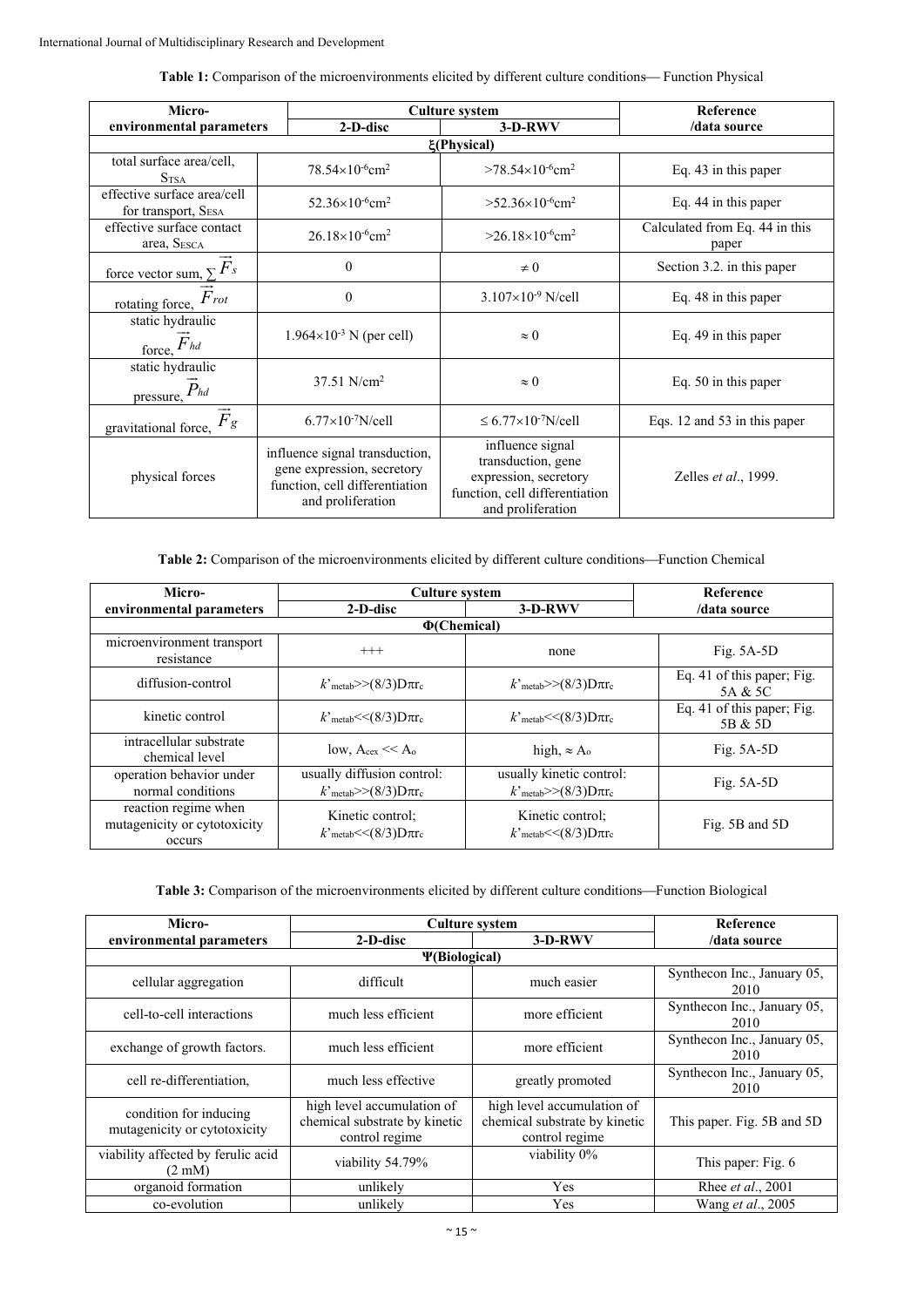#### **(Continued)**

Table 3: Comparison of the microenvironments elicited by different culture conditions—Function Biological

| Micro-                                                                                                                               | <b>Culture system</b>                    | Reference                              |                            |  |  |  |
|--------------------------------------------------------------------------------------------------------------------------------------|------------------------------------------|----------------------------------------|----------------------------|--|--|--|
| environmental parameters                                                                                                             | 2-D-disc                                 | $3-D-RWV$                              | /data source               |  |  |  |
| <b><i>V(Biological)</i></b>                                                                                                          |                                          |                                        |                            |  |  |  |
| cancer progression, metastasis,<br>and therapeutic resistance                                                                        | none-promoting                           | promoting                              | Sung and Johnstone, 2007.  |  |  |  |
| cell shape                                                                                                                           | determined by disc surface<br>adhesivity |                                        | Ben-Zéev et al., 1980      |  |  |  |
| Cytochrome oxidase                                                                                                                   | ?                                        | positively correlated with<br>gravity  | Paulus et al., 1996        |  |  |  |
| Inner ear energy metabolism                                                                                                          | $\gamma$                                 | decreased under microgravity           | Paulus et al., 1996        |  |  |  |
| morpho-physiological shift:<br>locomotion; adhesion;<br>intercellular contacts; signal<br>modulation                                 | $\gamma$                                 | affected by gravity                    | Tairbekov, 1996            |  |  |  |
| signal transduction; gene<br>expression; secretory functional<br>cell differentiation; proliferation;<br>cytoskeletal reorganisation | affected by physical forces              | ?                                      | Zelles et al., 1999        |  |  |  |
| changes in ion flux                                                                                                                  | affected by physical forces              | 9                                      | Zelles et al., 1999        |  |  |  |
| ATP release                                                                                                                          | affected by physical forces              | 9                                      | Zelles et al., 1999        |  |  |  |
| mitogenic T cell activation                                                                                                          |                                          | lost at $0 \text{ g}$                  | Schwarzenberg et al., 1999 |  |  |  |
| IL-2 receptor                                                                                                                        | $\Omega$                                 | lacking expression at 0 g              | Schwarzenberg et al., 1999 |  |  |  |
| cAMP                                                                                                                                 | ?                                        | Acceleration induces change<br>of cAMP | Block et al., 1995         |  |  |  |

# **4. Conclusions**

Huge discrepancy in biological responses actually exhibits between the 2-D disc and 3-D RWV cultures. The cells in 3-D RWV culture exhibit larger total surface area  $($ >78.54×10<sup>-6</sup>cm<sup>2</sup>), larger effective surface area for transport  $(>=52.36\times10^{-6}$ cm<sup>2</sup>), and larger effective surface contact area  $(>=26.18\times10^{-6}$ cm<sup>2</sup>), facilitating the mass transport. The force vector sum exerts a net rotating force  $3.107\times10^{-9}$  N/cell on the 3-D culture. The 3-D culture faces a slightly weaker gravitational force. Instead, the 2-D culture uniquely encounters an overall static hydraulic force  $1.964 \times 10^{-3}$ N/cell, or a static hydraulic pressure 37.51 N/cm<sup>2</sup>. Normally, the 2-D culture is accompanied with microenvironment diffusion control, which may change into kinetic control when the intracellular consumption rate is extremely lower than the sufficiently high transport balance coming from the extracellular compartment.

### **5. Acknowledgements**

The authors are grateful for the financial supports offered by the National Science Council of Taiwan (NSC 97-2320- B-039-049-MY3; NSC 99-2320-B-039-034-; NSC 99- 2320-B-038-011-MY3), and at the same time, the authors want to show their gratitude to have financial funding issued by the China Medical University (CMU98-N1-12).

# **6. Conflict of Interest**

The authors declare that there are no conflicts of interest among them.

# **7. References**

1. Syntehcon, Inc., Rotary Cell Culture System (RCCS 8DQ) from Syntehcon, Inc., Biocompare, USA SYNTHECON, Inc. 8044 El Rio Houston, Texas, USA, 2010. Website: www.synthecon.com. 12 Sep, 2014.

- 2. The Scientist- Magazine of the Life Sciences. The Spin on Rotary Culture. http://www.the-scientist.com/article/display/13348/#
	- ixzz1NKukgyfs. 12 Sep, 2014.
- 3. The Scientist- Magazine of the Life Sciences. The Spin on Rotary Culture. http://www.the-scientist.com/article/display/13348/# ixzz1NKud1vkl. 12 Sep, 2014.
- 4. Rhee HW, Zhau HE, Pathak S, Multani AS, Pennanen S, Visacorpi T, Chung LWK. Permanent phenotypic and genotypic changes of prostate cancer cells cultured in a three-dimensional rotating –wall vessel, *In Vitro* Cell Der. Biol Animal 2001; 37:127-140.
- 5. Wang R, Xu J, Juliette L, Castilleja A, Love J, Sung SY *et al.* Three dimensional co-culture models to study prostate cancer growth, progression, and metastasis to bone. (A review). Seminar in Cancer Biology 2005; 15:353-364.
- 6. Sung SY, Johnstone PAS. Tumor Microenvironment Promotes Cancer Progression, Metastasis, and Therapeutic Resistance. Current Problem in Cancer 2007; 31(2):31-100.
- 7. Laidler KJ, Meiser JH. Transport Properties, in: Laidler KJ, Meiser JH. (Eds), Physical Chemistry, The Benjamin/Cummings Publishing Company, Inc., Massachusetts, USA, 1985, 836-837.
- 8. Wikipedia The Free Encyclopedia
- 9. Boudart M. Irreducible Transport Phenomena in Chemical Kinetics, in: M. Boudart (Ed), Kinetics of Chemical Processes. Butterworth-Heinemann Reprint Series in Chemical Engineering, Butterworth-Heinemann, a Division of Reed Publishing Inc. MA 02108 USA, 1991, 145-147.
- 10. Bubenik J, Baresova M, Viklicky V, Jakoubkova J, Sainerova H, Donner J. Established cell line of urinary bladder carcinoma (T24) containing tumour-specific antigen. Int J Cancer 1973; 11(3):765-773.